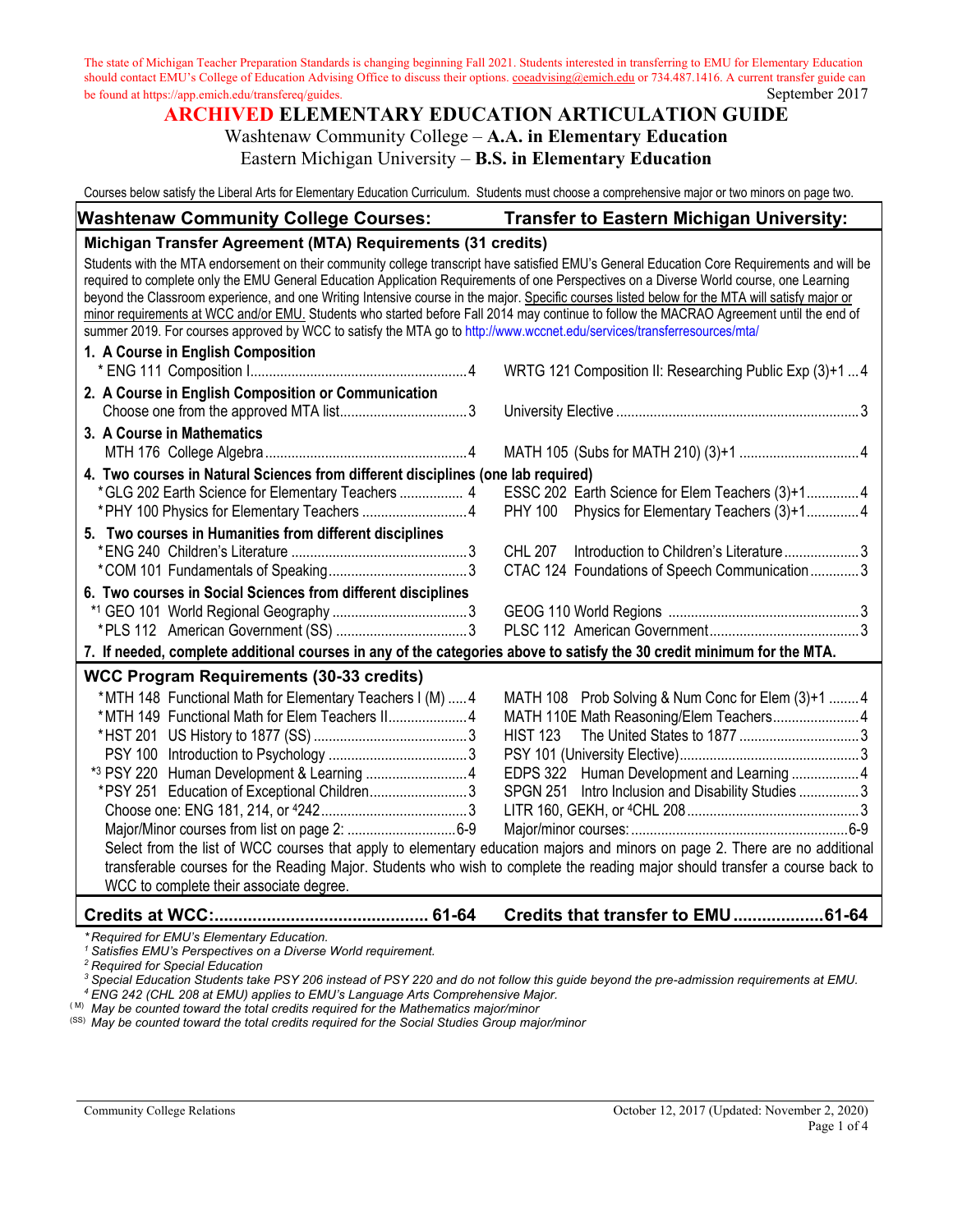# **ARCHIVED ELEMENTARY EDUCATION ARTICULATION GUIDE**

### Washtenaw Community College – **A.A. in Elementary Education**

Eastern Michigan University – **B.S. in Elementary Education**

## **WCC Courses for Elementary Education Comprehensive Majors and Minors**

These courses may be completed at WCC to apply to a comprehensive major or two minors. For current information about elementary education majors and minors go to http://www.emich.edu/coe/ted/

## **WCC Courses EMU Equivalent:**

| <b>Early Childhood Education Major</b>                                                                    |                                                               |  |  |  |  |
|-----------------------------------------------------------------------------------------------------------|---------------------------------------------------------------|--|--|--|--|
|                                                                                                           | <b>ECE 214</b><br>The Developing Child, Birth-Age Eight3      |  |  |  |  |
| CCP 200 Working with Families in a Diverse Society 3                                                      | <b>ECE 307</b><br>Diverse Children, Families & Communities  3 |  |  |  |  |
| CCP 204 The Developing Professional in ECE (2) and                                                        |                                                               |  |  |  |  |
| CCP 205 Practicum for Dev ECE Professional (1)3                                                           | <b>ECE 215</b><br>The Developing ECE Professional  3          |  |  |  |  |
| CCP 220 Development & Care of Infants & Toddlers 3                                                        | <b>ECE 314</b><br>Infants & Toddlers: Dev, Curr & Prog  3     |  |  |  |  |
| Integrated Science Comprehensive Major or Minor                                                           |                                                               |  |  |  |  |
| <b>AST 111</b>                                                                                            | <b>ASTR 105</b>                                               |  |  |  |  |
| <b>BIO 101</b>                                                                                            | Introductory Biology for Non-Majors  4<br><b>BIO 105</b>      |  |  |  |  |
| CEM 102 Chemistry for Elementary Teachers 4                                                               | CHEM 101 Chemistry for Elementary Teachers (3)+1 4            |  |  |  |  |
| #BIO 107                                                                                                  | <b>BIO 205</b><br>Field Biology (Restricted Elective) 5       |  |  |  |  |
| Language Arts Comprehensive Major (recommended for grades 4-6 & middle school)                            |                                                               |  |  |  |  |
| <b>DRA 204</b><br>Improvisational Acting for Theatre 3                                                    | CTAR 323                                                      |  |  |  |  |
| ENG 242 Multicultural Literature for Youth (3)3                                                           | Multicultural Children's Literature  3<br><b>CHL 208</b>      |  |  |  |  |
| <b>Mathematics Comprehensive Major or Minor</b>                                                           |                                                               |  |  |  |  |
| MTH 176                                                                                                   |                                                               |  |  |  |  |
| #MTH 191                                                                                                  |                                                               |  |  |  |  |
|                                                                                                           | Eight credit hours (Restricted Electives)  8                  |  |  |  |  |
| MTH 160 Statistics (4)                                                                                    | STAT 170 Elementary Statistics (3)+1                          |  |  |  |  |
| MTH 178 General Trigonometry (3)                                                                          | MATH 107 Plane Trigonometry (2)+1                             |  |  |  |  |
| MTH 181 Mathematical Analysis (4)                                                                         | MATH 118 Linear Models and Probability (3)+1                  |  |  |  |  |
| MTH 197 Linear Algebra (4)                                                                                | MATH 122 Elementary Linear Algebra (3)+1                      |  |  |  |  |
| <b>Social Studies Comprehensive Major</b>                                                                 |                                                               |  |  |  |  |
| ECO 211                                                                                                   |                                                               |  |  |  |  |
| <b>HST 123</b>                                                                                            | <b>HIST 110</b>                                               |  |  |  |  |
| <b>HST 202</b>                                                                                            | <b>HIST 124</b>                                               |  |  |  |  |
| Choose one course: (3)                                                                                    |                                                               |  |  |  |  |
| ANT 201 Intro to Cultural Anthropology (3)                                                                | ANTH 135 Intro to Cultural Anthropology (3)                   |  |  |  |  |
| SOC 100 Intro to Sociology (3)                                                                            | SOCL 105 Introductory Sociology (3)                           |  |  |  |  |
| <b>Special Education Major</b>                                                                            |                                                               |  |  |  |  |
|                                                                                                           |                                                               |  |  |  |  |
| Life Span Development (take in place of PSY 220)3<br><b>PSY 206</b>                                       | EDPS 325 Lifespan Human Growth & Development (4)-1 3          |  |  |  |  |
| <b>Approved Minors for Elementary Education</b>                                                           |                                                               |  |  |  |  |
| This articulation agreement is not intended for students in K-12 or Special Education programs.           |                                                               |  |  |  |  |
| One miner in Franch, Cerman, Spenigh or ESI, (world lenguage miners require and compator of study abroad) |                                                               |  |  |  |  |

One minor in French, German, Spanish, or ESL (world language minors require one semester of study abroad) Integrated Science Language Arts Reading **Mathematics** 

# *Does not apply to a minor*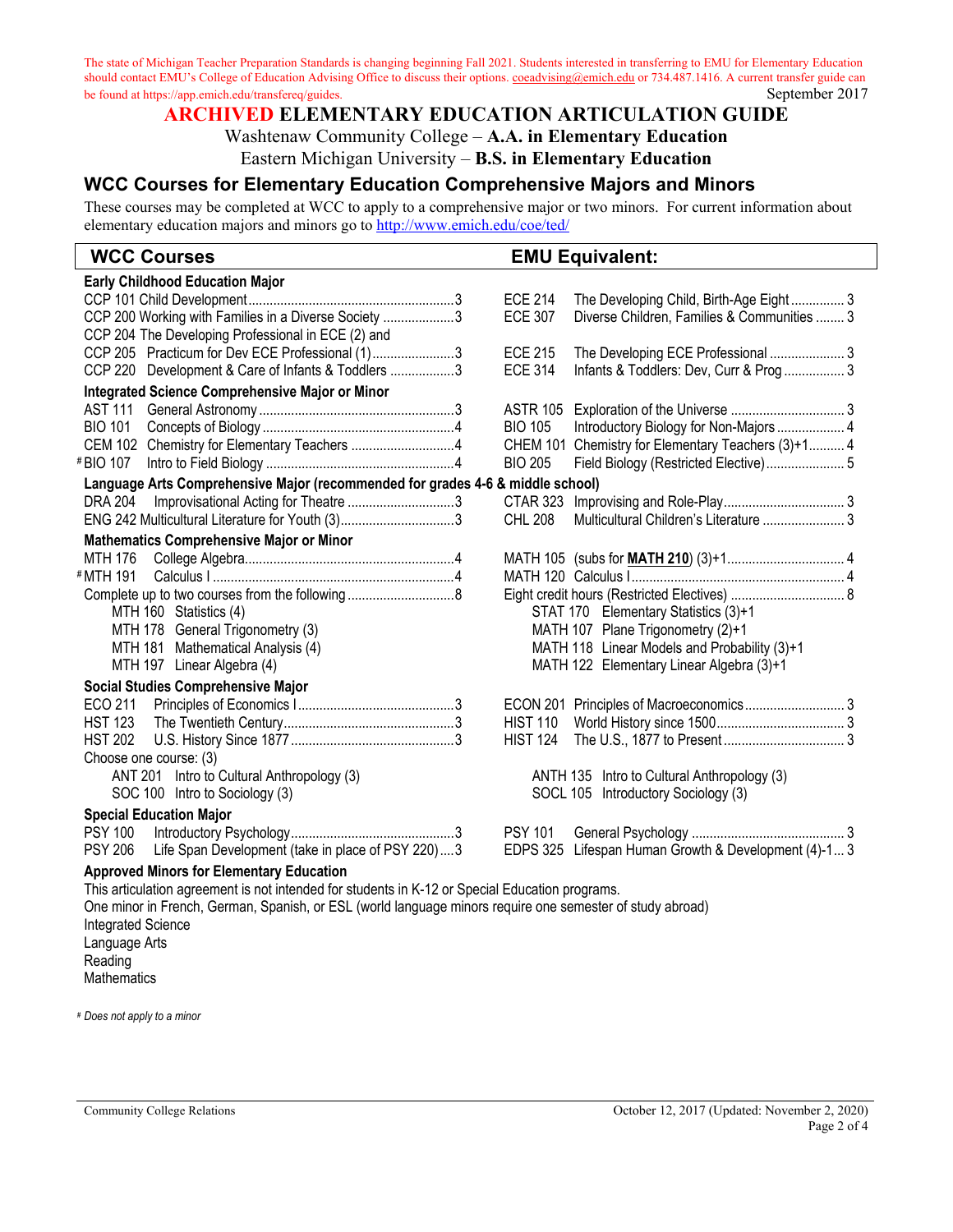> **ARCHIVED ELEMENTARY EDUCATION ARTICULATION GUIDE** Washtenaw Community College – **A.A. in Elementary Education**

> > Eastern Michigan University – **B.S. in Elementary Education**

## **Completion of Elementary Education Program at EMU**

*Please meet with an EMU College of Education advisor before selecting courses at EMU. For EMU contact information, see the bottom of pg. 4.*

### **Pre-Admission Requirements (19 credits)**

*Students with a community college GPA of 3.0 or higher, who have completed at least 56 transferable credits and have a minimum math sub-score of 530 on the SAT or a minimum of 480 on the evidencebased reading and writing portion of the SAT. Students who do not meet these requirements must complete at least 12 credits at EMU to establish an overall GPA of 2.5 and a GPA of 2.5 in the major. The courses listed below may be used for this purpose.*

*Students should meet with a College of Education advisor early to plan for their first semester*  **Pre-admission Phase**

| <b>ARTE 220</b>       | Visual Arts for Elementary Teachers 3        |  |
|-----------------------|----------------------------------------------|--|
| <b>HIST 313</b>       |                                              |  |
| <b>MUED 220</b>       | Music for Elementary Teachers3               |  |
| CTAR 300              |                                              |  |
| <sup>1</sup> HLED 320 | Health Education in the Elem Grades2         |  |
| <sup>1</sup> PHED 257 | Phys Ed for the Classroom Teacher2           |  |
|                       |                                              |  |
|                       | LENGL 307 Wrtg Process for Elem Tchs         |  |
|                       | RRDNG 240 Rdg/Wrtg Connection in Elem Grades |  |
|                       |                                              |  |

#### **Remaining Major/Minor Requirements (6-17 credits)**

For major/minor requirements see the EMU online Undergraduate Catalog at<http://catalog.emich.edu/> Select courses to complete an approved second major or two minors. Special Education majors should meet with a special education advisor to plan the rest of their program.

<sup>1</sup> *Not required for the Early Childhood Education Major*

<sup>2</sup> *Meets EMU's Learning beyond the Classroom (LBC) requirement.*

**<sup>3</sup>** *Total credits will vary depending on the major or minors chosen.*

(L,R) *May be counted toward the total credits required for the Language Arts and Reading majors*

#### **Must be admitted to the program**

| <b>Phases I Courses</b> |                                                         | $(15 \text{ credits})$ |
|-------------------------|---------------------------------------------------------|------------------------|
|                         | May enroll prior to admission to Phase I:               |                        |
|                         |                                                         |                        |
|                         | SOFD 328W Schools in Multicultural Society 3            |                        |
|                         | Formal admission to Phase I required:                   |                        |
|                         | CURR 304 Curriculum & Methods-Elementary3               |                        |
|                         | <sup>1</sup> EDPS 340 Intro to Assessment & Evaluation3 |                        |
|                         | PRCT 304L4 Practicum I: Elementary  3                   |                        |

# **Phases II Courses (18 credits)**

| <b>BIOT 303</b><br>Life Science for Elementary Teachers (IS)3 |  |
|---------------------------------------------------------------|--|
| <b>LTEC 330</b><br>Instructional Apps of Media & Technology 3 |  |
| Teaching Mathematics in Elem School  3<br>MATH 381            |  |
| PRCT 310L4 Practicum II: Elementary  3                        |  |
| LRRDNG 310 Lit Across the Curr/Interm Grds (L,R) 3            |  |
| CURR/HIST 308 Integrated Elem Social Studies Meth  3          |  |

| <b>Phase III Student Teaching</b>                      | (9 credits) |
|--------------------------------------------------------|-------------|
|                                                        |             |
| Credits transferred from WCC:  61-67                   |             |
|                                                        |             |
| <sup>3</sup> Approximate Credits to Graduate:  128-135 |             |